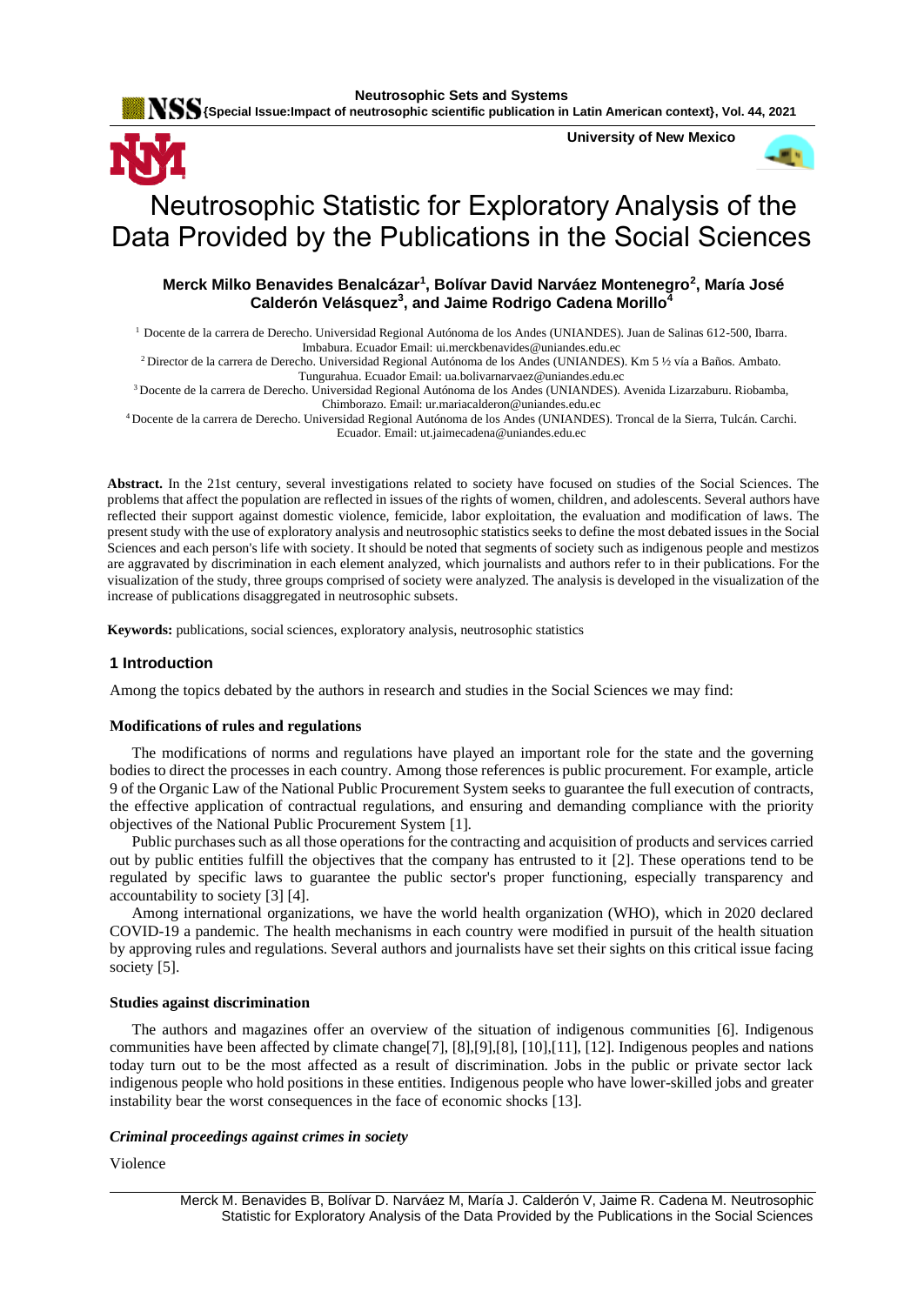290 Neutrosophic Sets and Systems {Special Issue:Impact of neutrosophic scientific publication in Latin American context}, Vol. 44, 2021

Research and studies against violence have encouraged the struggle and concern of the governments in favor of the victims. For example, violence against women is a social problem that affects the family and that each year leaves thousands of victims in the world according to the results of the census of the National Institute of Statistics and Censuses 2010 [\[14\]](#page-8-1).

The world health organization (WHO) declares that physical violence causes physical and psychological damage at the body level, it leaves scratches, internal wounds, cuts, burns, fractures, even death. The immediate effect that occurs is pain; children who have suffered violence are exposed to persistent neurological problems and manifest themselves in irritability, lethargy, tremors, and vomiting. In addition, frequent shaking syndrome in young children predisposes them to permanent deafness or blindness, paralysis, and coma, to death. Concerning psychological effects, after a certain amount of time, these become catastrophic since they induce the risk of addictive behaviors to psychoactive substances [\[15-17\]](#page-8-2).

# *Women's studies*

#### *Femicide*

From the published papers, the authors describe that femicide, from a social and cultural point of view, is derived from the patriarchal system, where authority in the primitive social organization was exercised by a male, who was the head of each family at least. that it is analyzed that femicide is a gender problem closely linked to the patriarchal system, which predisposes women to a greater or lesser extent to be murdered[\[18\]](#page-8-3), [\[19\]](#page-8-4) [\[15\]](#page-8-2) [\[20\]](#page-8-5), [\[21\]](#page-8-6). *Childhood and adolescent studies*

#### *Childhood and adolescence*

UNICEF, organizations in support of children and adolescents, and various authors defend the rights of children and their development at every stage of life. Several articles refer that children living in distress are victims of abandonment [\[22\]](#page-8-7).

Abandonment is the action and effect of abandoning or abandoning oneself; lack of dedication or effort to act. It is considered a severe scourge [\[23\]](#page-8-8) because it is about helpless human beings left to their luck, without anyone's attention. It is a true crime against the life and safety of a defenseless person [\[24\]](#page-8-9). It is the minor's family ties breakdown, leaving him to his fate [\[25-27\]](#page-8-10).

From the exploratory analysis provided by the data of the analyzed publications, the most published topics can be determined through exploratory research and the application of neutrosophic statistical modeling. That is why this study focuses on:

- Problem situation: increase in publications of the Social Sciences and its reflection in society
- The main objective: define which are the most debated topics in the Social Sciences
- Specific objectives:
	- o Determine the studies with the greatest contribution of data to society
	- o Carry out the measurement and modeling of the neutrosophic variable
	- o Analyze the effect of the data provided in the publications on society

#### **2 Materials and methods**

Neutrosophic probabilities and statistics are a generalization of classical and imprecise probabilities and statistics. For example, the Neutrosophic Probability of an event E is the probability that event E will occur [\[28-](#page-8-11) [34\]](#page-8-11), the probability that event E does not occur, and the probability of indeterminacy (not knowing whether event E occurs or not). In classical probability nsup≤1, while in neutrosophic probability nsup≤3 +.

The function that models the neutrosophic probability of a random variable x is called the neutrosophic distribution:  $NP(x) = (T(x), I(x), F(x))$ , where T (x) represents the probability that the value x occurs, F (x) represents the probability that the value x does not occur, and I (x) represents the indeterminate or unknown probability of the value x.

Neutrosophic Statistics analyzes neutrosophic events and deals with neutrosophic numbers, the neutrosophic probability distribution [\[35\]](#page-8-12), neutrosophic estimation, neutrosophic regression, etc. It refers to a set of data formed totally or partially by data with some degree of indeterminacy and the methods to analyze them. Neutrosophic statistical methods allow the interpretation and organization of neutrosophic data (data that can be ambiguous, vague, imprecise, incomplete, or even unknown) to reveal underlying patterns [\[36\]](#page-8-13).

In short, the Neutrosophic Logic [\[37\]](#page-8-14) [\[38\]](#page-8-15), Neutrosophic Sets, and Neutrosophic Probabilities and Statistics have a wide application in various research fields and constitute a new reference of study in full development.

The Neutrosophic Descriptive Statistics includes all the techniques to summarize and describe the characteristics of the neutrosophic numerical data [\[39\]](#page-9-0).

Neutrosophic Numbers are numbers of the form  $N = a + bl$  where a and b are real or complex numbers [\[40\]](#page-9-1), while "I" is the indeterminacy part of the neutrosophic number N.

The study of neutrosophic statistics refers to a neutrosophic random variable where  $X_l$  and  $X_u I_N$  represents the corresponding lower and upper level that the studied variable can reach, in an indeterminate interval  $[I_l, I_u]$ . Following the neutrosophic mean of the variable  $(\bar{x}_N)$  when formulating: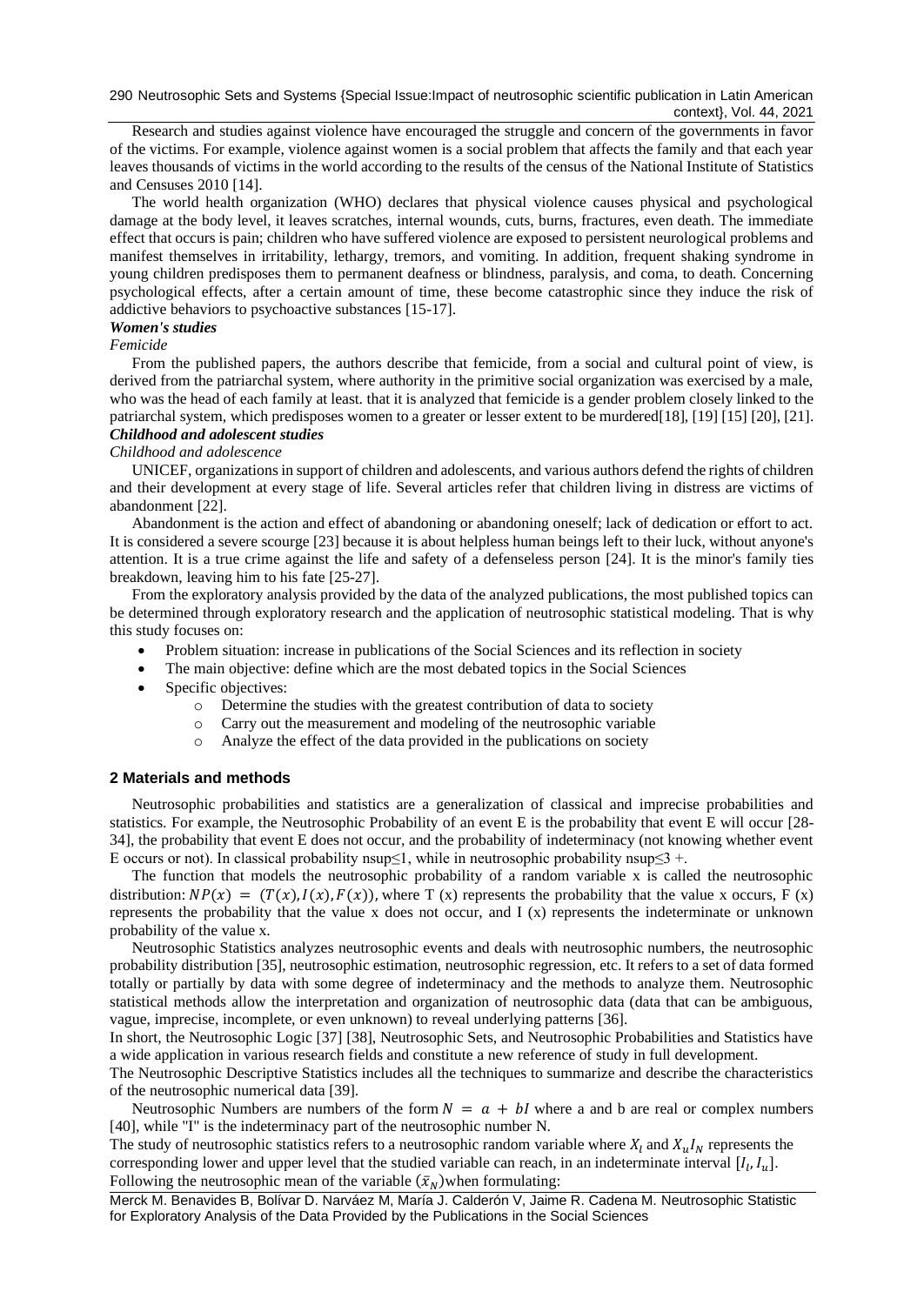Neutrosophic Sets and Systems {Special Issue:Impact of neutrosophic scientific publication in Latin American 291 context}, Vol. 44, 2021

$$
X_N = X_l + X_u I_N; I_N \in [I_l, I_u]
$$
\n
$$
(1)
$$

Where 
$$
\bar{x}_a = \frac{1}{n_N} \sum_{i=1}^{n_N} X_{il}, \bar{x}_b = \frac{1}{n_N} \sum_{i=1}^{n_N} X_{iu}, n_N \in [n_l, n_u]
$$
 (2)

is a neutrosophic random sample. However, the calculation of neutral squares (NNS) can be done as follows

$$
\sum_{i=1}^{nN} (\bar{X} - \bar{X}_{iN})^2 = \sum_{i=1}^{nN} \begin{bmatrix} \min\left( \frac{(a_i + b_i l_L)(\bar{a} + \bar{b}l_L), (a_i + b_i l_L)(\bar{a} + \bar{b}l_U)}{(a_i + b_i l_U)(\bar{a} + \bar{b}l_L), (a_i + b_i l_U)(\bar{a} + \bar{b}l_U)} \right) \\ \max\left( \frac{(a_i + b_i l_L)(\bar{a} + \bar{b}l_L), (a_i + b_i l_L)(\bar{a} + \bar{b}l_U)}{(a_i + b_i l_U)(\bar{a} + \bar{b}l_L), (a_i + b_i l_U)(\bar{a} + \bar{b}l_U)} \right) \end{bmatrix}, I \in [I_L, I_U]
$$
\n(3)

Where  $a_i = X_i b_i = X_u$ 

The variance of the neutrosophic sample can be calculated by

$$
S_N^2 = \frac{\sum_{i=1}^{nN} (X_i - \bar{X}_{iN})^2}{nN}; S_N^2 \in [S_L^2, S_U^2]
$$
\n<sup>(4)</sup>

The neutrosophic coefficient (NCV) measures the consistency of the variable. The lower the NCV value, the more consistent the factor's performance is. NCV can be calculated as follows [\[41\]](#page-9-2).

$$
CV_N = \frac{\sqrt{s_N^2}}{\bar{x}_N} X100; CV_N \in [CV_L, CV_U]
$$

To achieve a scale of measurement of the variables, it is associated with the linguistic terms with their neutrosophic evaluation and a score value.

| Linguistic term    | <b>NNVU</b>        | <b>Score</b> |
|--------------------|--------------------|--------------|
| Very Weak (VW)     | (0.10, 0.75, 0.85) | U            |
| Weak (W)           | (0.25, 0.60, 0.80) |              |
| Medium Weak (MW)   | (0.40, 0.70, 0.50) |              |
| Medium $(M)$       | (0.50, 0.40, 0.60) |              |
| Medium Strong (MS) | (0.65, 0.30, 0.45) | 4            |
| Strong $(S)$       | (0.80, 0.10, 0.30) |              |
| Very Strong (VS)   | (0.95, 0.05, 0.05) |              |

**Table 1.** The evaluation system for experts according to the weight of the factor with the neutrosophic subset

#### **3 Results**

#### **3.1 Data collection**

To identify the possible relationships or integrations, three groups studied in the social sciences are established to analyze segments of the neutrosophic group based on exploratory data analysis provided by surveys, interviews, and exploratory analysis of the most common themes in society (Table 1). The sample for each neutrosophic subset is 120 social issues that have a greater interest in society with an intercept versus groups  $(F_n)$  (table 2). For the modeling of the neutrosophic statistics, it is suggested to code the variable and its representation in charts

#### and tables (Table 2). **3.2 Development of the method**

| Variable                     | Coding | Group | <b>Sample</b> | Ethnic groups |
|------------------------------|--------|-------|---------------|---------------|
| Topics with greater          |        |       |               | Indigenous    |
| representation in the Social | ESC    |       | 20            | Mixed race    |
| <b>Sciences</b>              |        |       | 20            | general       |

**Table 2.** Characteristics of the DML variable

By modeling the variable with the use of neutrosophic statistics, the relative frequencies are obtained to determine the level of representativeness of the subjects,  $F_n = \{F_1, F_2, F_3, F_4, F_5\}$  of the factors in the ESC (table 3), in a sample of 360 people subdivided into groups A, B, and C.

|                                                             | <b>COD</b> Studies                                                                          | <b>Topics</b>    | <b>Scale</b> | Group      | <b>Ethnic groups</b> |
|-------------------------------------------------------------|---------------------------------------------------------------------------------------------|------------------|--------------|------------|----------------------|
| Modifications of rules and<br>F <sub>1</sub><br>regulations | Work code                                                                                   |                  |              |            |                      |
|                                                             | • Penal Code                                                                                | [0; 6]           | A            | Indigenous |                      |
|                                                             |                                                                                             | $\bullet$ Laws   |              |            |                      |
| F2                                                          | Studies against discrimination                                                              | $\bullet$ Gender |              |            |                      |
|                                                             | Model M. Donalder D. Delford D. Model of a Model I. October M. John C. D. October M. Modern |                  |              |            |                      |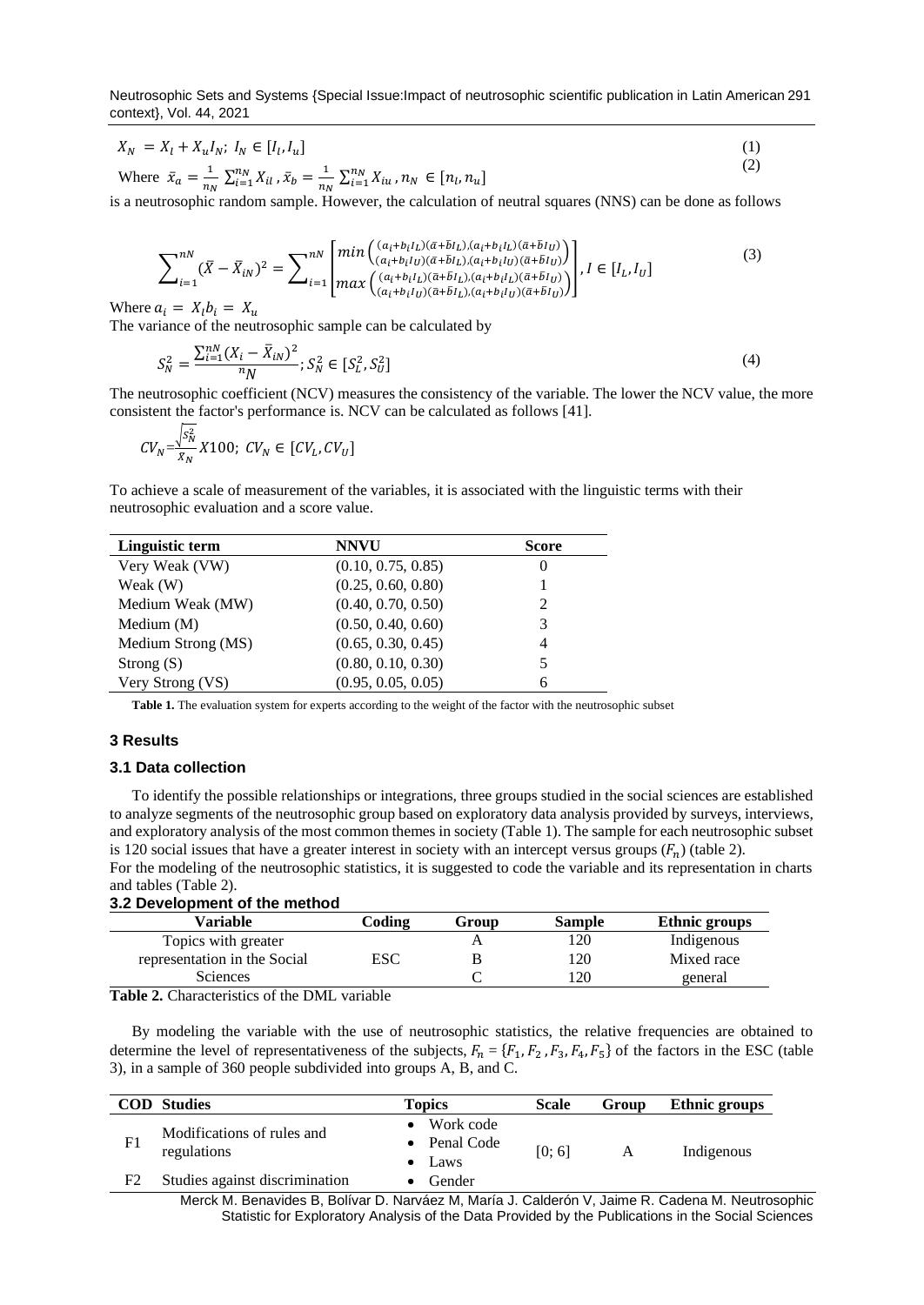|                |                                                   |                                                                                                                                                                                       | context}, Vol. 44, 2021 |
|----------------|---------------------------------------------------|---------------------------------------------------------------------------------------------------------------------------------------------------------------------------------------|-------------------------|
| F <sub>3</sub> | Criminal proceedings against<br>crimes in society | Labor<br>$\bullet$<br>Assaults<br>٠<br>Crimes<br>٠<br>Violence<br>٠<br>Femicide<br>$\bullet$<br>B                                                                                     | Mixed race              |
| F4             | Women's studies                                   | Women's<br>$\bullet$<br>rights<br>Domestic<br>$\bullet$<br>violence<br>Children's<br>$\bullet$                                                                                        |                         |
| F <sub>5</sub> | Childhood and adolescent studies                  | rights<br>Abandonment<br>$\bullet$<br>in childhood<br>and<br>$\mathcal{C}$<br>adolescence<br>Adoption and<br>$\bullet$<br>guardianships<br>Education<br>$\bullet$<br>Child labor<br>٠ | general                 |

292 Neutrosophic Sets and Systems {Special Issue:Impact of neutrosophic scientific publication in Latin American

**Table 3.** Most published social studies are segmented into groups (ESC).

To obtain the weight of each factor that influences the ESC in each group, as the measure of indeterminacy for each study on a scale of  $0 \leq ESC \geq 1$ , it is decided to analyze the variable from the linguistic terms with its neutrosophic evaluation for  $F_n = \{F_1, F_2, F_3, F_4, F_5\}$  (table 1).

|                |            | <b>Neutrosophic frequencies</b> |            |            |            |  |  |
|----------------|------------|---------------------------------|------------|------------|------------|--|--|
| <b>Days</b>    | F1         | F2                              | F3         | ${\bf F4}$ | F5         |  |  |
| $\mathbf{1}$   | [4;5]      | [4;6]                           | [2; 2]     | [1;1]      | [4;5]      |  |  |
| $\overline{2}$ | [1;3]      | [3; 4]                          | [1;3]      | [4; 4]     | [0; 2]     |  |  |
| 3              | [1; 2]     | [0; 2]                          | [1; 2]     | [1;3]      | [4;5]      |  |  |
| $\overline{4}$ | [1;1]      | [0; 1]                          | [2;3]      | [1;1]      | [4;6]      |  |  |
| 5              | [3; 4]     | [4;5]                           | [2; 4]     | [1; 2]     | [3;5]      |  |  |
| 6              | [0; 1]     | [1; 2]                          | [2;3]      | [4; 4]     | [0; 1]     |  |  |
| 7              | [3; 4]     | [2;3]                           | [3;3]      | [3;5]      | [3;5]      |  |  |
| 8              | [4;5]      | [2;3]                           | [4;6]      | [4;5]      | [0; 2]     |  |  |
| 9              | [0; 1]     | [4;6]                           | [0; 0]     | [4; 4]     | [4; 4]     |  |  |
| 10             | [2; 2]     | [0; 0]                          | [0; 2]     | [1;1]      | [3;3]      |  |  |
| 11             | [2; 4]     | [3;3]                           | [0; 0]     | [2; 2]     | [4;5]      |  |  |
| 12             | [2; 2]     | [1; 2]                          | [2;3]      | [0; 0]     | [0; 0]     |  |  |
| 13             | [1;1]      | [3;3]                           | [0; 1]     | [3;3]      | [0; 1]     |  |  |
| 14             | [0; 2]     | [3; 4]                          | [2; 2]     | [2;3]      | [3;3]      |  |  |
| 15             | [1;1]      | [0; 0]                          | [3; 4]     | [3;5]      | [4;6]      |  |  |
| 16             | [4;5]      | [3; 4]                          | [1;1]      | [0; 1]     | [0; 2]     |  |  |
| 17             | [2; 2]     | [3;5]                           | [1;3]      | [0; 2]     | [4;6]      |  |  |
| 18             | [2; 4]     | [1;3]                           | [4;6]      | [4;5]      | [1; 2]     |  |  |
| 19             | [0; 0]     | [0; 0]                          | [3;3]      | [0; 2]     | [0; 0]     |  |  |
| 20             | [2;3]      | [2; 2]                          | [0; 2]     | [1;3]      | [2;3]      |  |  |
| $0-120$        | [265; 383] | [252; 374]                      | [225; 347] | [245; 354] | [253; 383] |  |  |

**Table 4.** Neutrosophic frequencies.

Of the neutrosophic relative frequencies observed for ESC, for 120 studies analyzed, the results showed that there is a level of total indeterminacy of  $F_1 = 118$ ,  $F_2 = 122$ ,  $F_3 = 122$ ,  $F_4 = 109$ ,  $F_5 = 130$ , with a level of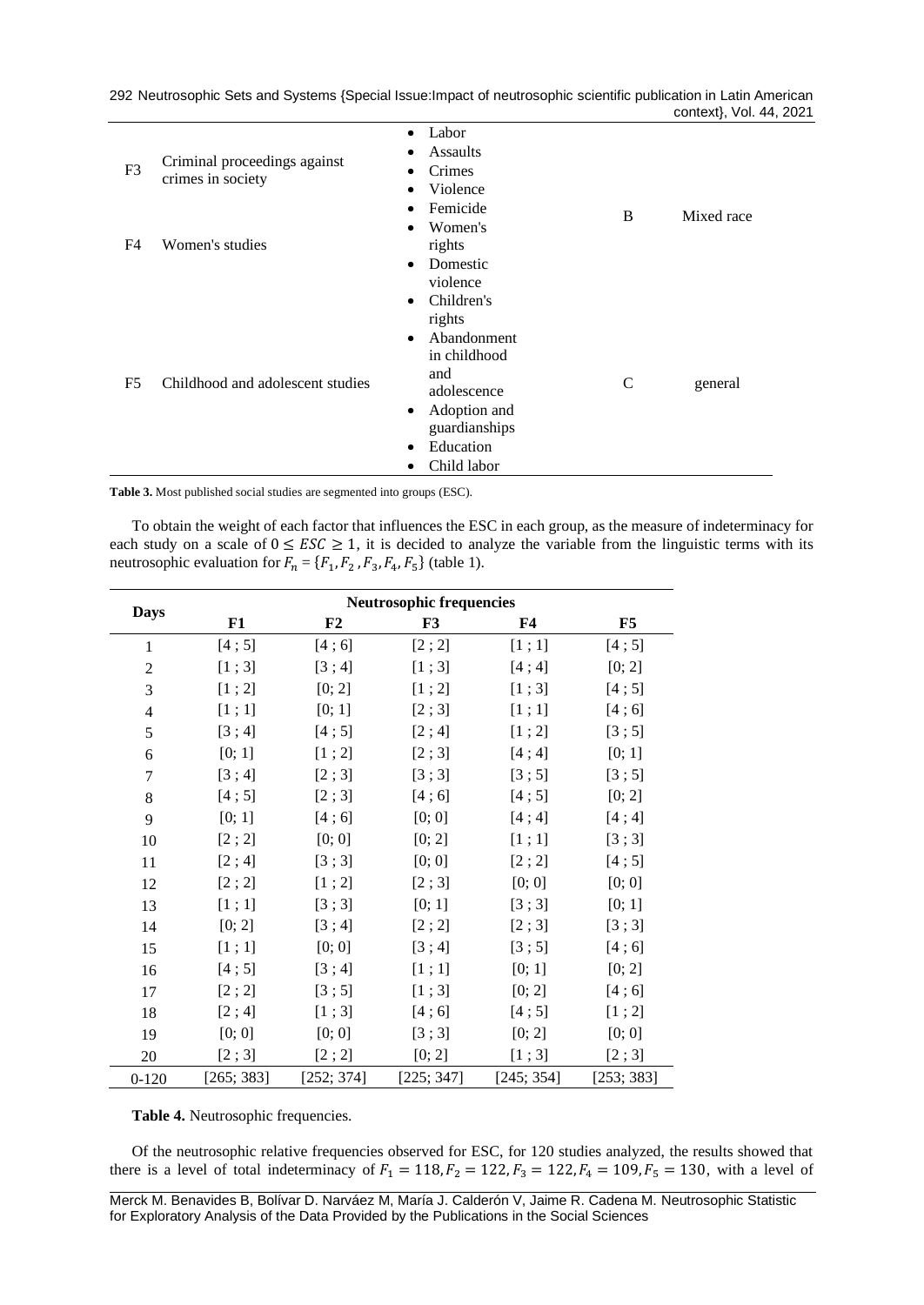Neutrosophic Sets and Systems {Special Issue:Impact of neutrosophic scientific publication in Latin American 293 context}, Vol. 44, 2021

| representativeness [37.5%; 65%], in subjects with a weight greater than 3, with a higher incidence of 42% for |  |  |  |
|---------------------------------------------------------------------------------------------------------------|--|--|--|
| studies F4 and F5.                                                                                            |  |  |  |

|                |            | <b>Neutrosophic frequencies</b> |            |            |            |  |  |
|----------------|------------|---------------------------------|------------|------------|------------|--|--|
| <b>Days</b>    | F1         | F2                              | F3         | F4         | F5         |  |  |
| 1              | [2;6]      | [2;5]                           | [2; 2]     | [1; 2]     | [1; 1]     |  |  |
| $\overline{c}$ | [2;5]      | [2;6]                           | [1;3]      | [1; 2]     | [2;5]      |  |  |
| 3              | [1;1]      | [1; 4]                          | [2; 4]     | [2; 4]     | [2;3]      |  |  |
| $\overline{4}$ | [1;1]      | [2;3]                           | [1; 4]     | [1;5]      | [1; 5]     |  |  |
| 5              | [1; 4]     | [1;5]                           | [1; 5]     | [1; 2]     | [1; 4]     |  |  |
| 6              | [2;5]      | [1;1]                           | [1; 5]     | [2;6]      | [1;3]      |  |  |
| $\overline{7}$ | [1; 5]     | [1;3]                           | [2;5]      | [1; 4]     | [1; 5]     |  |  |
| 8              | [1;3]      | [2; 4]                          | [1;5]      | [2;3]      | [2; 5]     |  |  |
| 9              | [1; 5]     | [1;3]                           | [1;1]      | [1;5]      | [1; 2]     |  |  |
| 10             | [1; 4]     | [2; 4]                          | [1; 2]     | [2;6]      | [1; 4]     |  |  |
| 11             | [1;3]      | [1;1]                           | [2; 2]     | [2;3]      | [1;3]      |  |  |
| 12             | [1;1]      | [1; 4]                          | [2;5]      | [1;3]      | [1; 2]     |  |  |
| 13             | [1; 4]     | [1;1]                           | [2; 4]     | [1;5]      | [2; 5]     |  |  |
| 14             | [1;3]      | [2;3]                           | [1; 5]     | [1;3]      | [1; 4]     |  |  |
| 15             | [1;3]      | [2;5]                           | [1; 5]     | [1; 5]     | [1;1]      |  |  |
| 16             | [1;5]      | [2; 2]                          | [1; 2]     | [2; 4]     | [2; 2]     |  |  |
| 17             | [1;4]      | [2;3]                           | [1; 2]     | [2;6]      | [1; 5]     |  |  |
| 18             | [2; 4]     | [2;3]                           | [1; 2]     | [2; 2]     | [2;6]      |  |  |
| 19             | [1; 2]     | [1;1]                           | [1; 5]     | [2; 4]     | [1;3]      |  |  |
| 20             | [2;6]      | [2;6]                           | [1;1]      | [2; 4]     | [1;1]      |  |  |
| $0 - 120$      | [182; 419] | [180; 430]                      | [174; 412] | [179; 454] | [179; 427] |  |  |

**Table 5.** Relative neutrosophic frequency of the level of ESC in Group B

Of the neutrosophic relative frequencies observed for the ESC, for 120 studies analyzed, the results showed that there is a level of total indetermination of  $F_1 = 237, F_2 = 250, F_3 = 238, F_4 = 275, F_5 = 248$ , with a level of representativeness [68.3%; 75.8%], in subjects with a weight greater than 3, with a higher incidence of 72% for studies F4 and F5.

|                |        | <b>Neutrosophic frequencies</b> |        |        |        |
|----------------|--------|---------------------------------|--------|--------|--------|
| <b>Days</b>    | F1     | F2                              | F3     | F4     | F5     |
| 1              | [0; 1] | [0; 2]                          | [3;5]  | [0; 0] | [3; 4] |
| 2              | [3;5]  | [2; 4]                          | [2; 4] | [2; 2] | [2;5]  |
| 3              | [3; 4] | [2; 5]                          | [3;3]  | [3;5]  | [3;4]  |
| $\overline{4}$ | [0; 0] | [3;3]                           | [2; 4] | [1;3]  | [2; 4] |
| 5              | [3; 4] | [0; 0]                          | [2; 4] | [3;5]  | [3; 4] |
| 6              | [3; 4] | [0; 2]                          | [0; 0] | [2;3]  | [1; 4] |
| 7              | [3;5]  | [0; 0]                          | [2; 4] | [3; 4] | [0; 1] |
| 8              | [0; 1] | [2; 4]                          | [3;6]  | [3; 4] | [2;5]  |
| 9              | [3; 4] | [0; 1]                          | [1; 4] | [1; 2] | [2; 4] |
| 10             | [2; 4] | [0; 3]                          | [3;3]  | [2; 2] | [0; 3] |
| 11             | [2;5]  | [2; 2]                          | [0; 1] | [0; 3] | [2; 2] |
| 12             | [0; 1] | [0; 0]                          | [1;3]  | [1:2]  | [2;5]  |
| 13             | [0; 0] | [2:5]                           | [3:3]  | [1; 4] | [3:3]  |
| 14             | [2; 4] | [2; 3]                          | [1; 4] | [1; 4] | [0; 1] |
| 15             | [0; 3] | [0; 3]                          | [2; 4] | [2; 5] | [3;5]  |
| 16             | [1; 2] | [3:6]                           | [3;3]  | [1;4]  | [1; 2] |
| 17             | [0; 0] | [0; 3]                          | [0; 0] | [0; 2] | [1;4]  |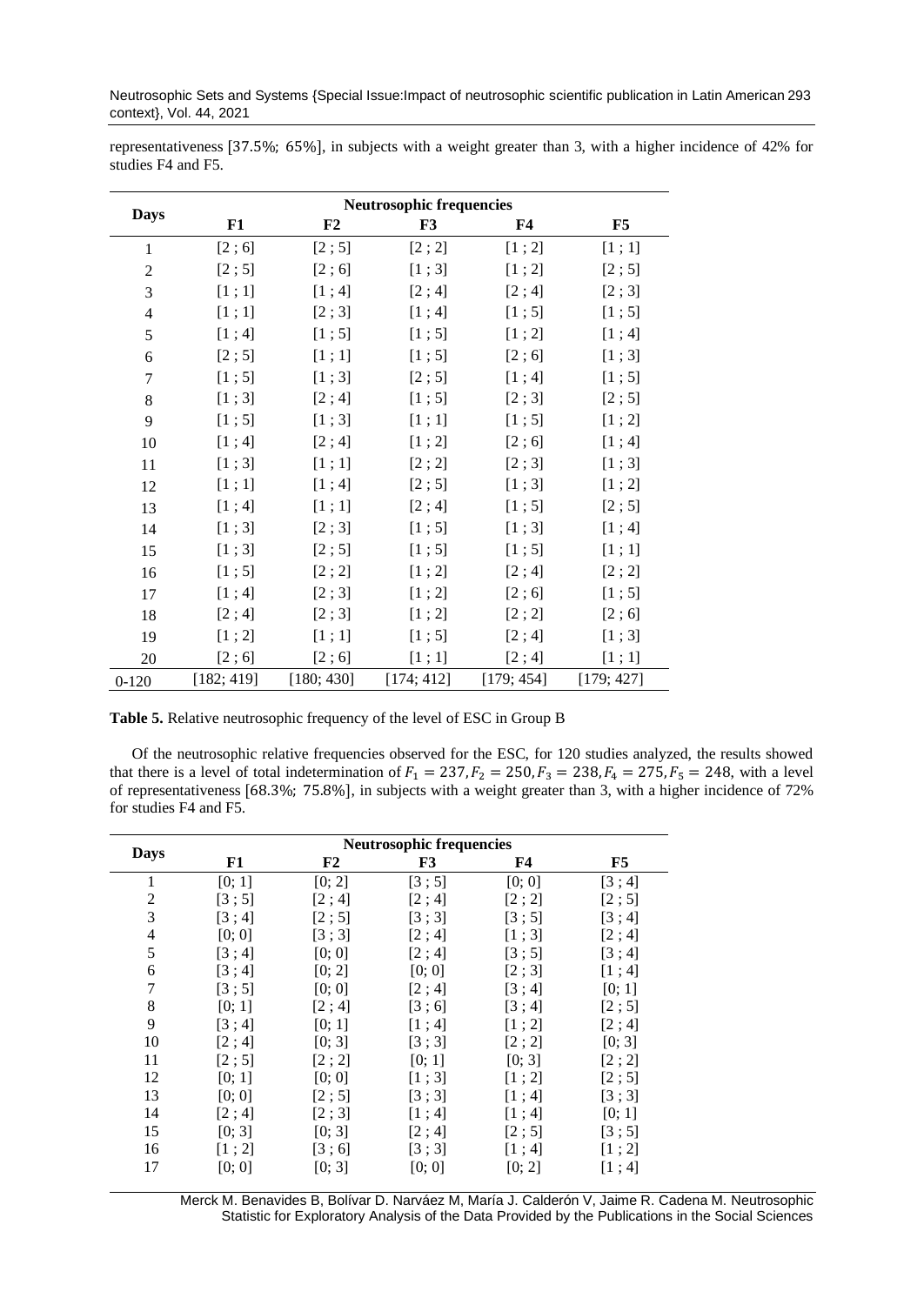294 Neutrosophic Sets and Systems {Special Issue:Impact of neutrosophic scientific publication in Latin American context}, Vol. 44, 2021

| 18      | [2:4]      | [3:6]     | [0; 0]     | [0; 2]    | [3:5]      |
|---------|------------|-----------|------------|-----------|------------|
| 19      | [1:2]      | [2:3]     | [2:5]      | [2:3]     | [1:1]      |
| 20      | [1:3]      | [3 : 6]   | [2:3]      | [3:6]     | [3:5]      |
| $0-120$ | [170; 352] | 183: 3681 | [179: 377] | [177:366] | [198: 381] |

**Table 6.** Relative neutrosophic frequency of ESC level in Group C

Of the neutrosophic relative frequencies observed for ESC, for 120 studies analyzed, the results showed that there is a level of total indeterminacy of  $F_1 = 182, F_2 = 185, F_3 = 198, F_4 = 189, F_5 = 183$ , with a level of representativeness [41.6%; 69.1%], in subjects with a weight greater than 3, with a higher incidence of 60 % for studies F3 and F5.

# **3.3 Neutrosophic statistical analysis**

In the first stage, for the results in the modeling, the ESC is observed in the population, they are interrelated between the studies of women and childhood and adolescence. These determine that writers, reporters, and journalists have reported in their publications the current situation of women in society and the physical and psychological state of children and adolescents in the population. Among other groups with a completed level of studies, are the rights of the child, abandonment, adoption and guardianship, and education.

For the analysis of the representative mean as a function of  $\bar{x} = \in [\bar{x}_L; \bar{x}_U]$ , the values of the neutrosophic means are calculated and for each study in interrelation with each neutrosophic subset, determined by the values of the neutrosophic standard deviation  $S_N \in [S_L; S_U]$ , to determine in which study there is a greater coherence and incidence of ESC in society  $CV_N \in [CV_L; CV_U].$ 

The graphic modeling represents that the result provided implies by the groups analyzed that there is a greater incidence in the F5 studies. The development of childhood and adolescence for F5 is present in several publications that defend the rights of boys and girls in society. The average level of the problems with the highest frequency is represented in the mean of indeterminacy of F5 with group C. The interrelation F5 - Group C defines that the studies are not only directed to a segment of society but the general sphere, to cause that the problems affect each sector within the neutrosophic group analyzed in society (Figure 1).



**Figure 1.** Neutrosophic interrelation between ESC research topics and groups. Own elaboration

# **3.4 Comparative analysis**

To determine the associated referent indeterminacy measure  $\bar{x} = \in [\bar{x}_L; \bar{x}_U]$ ,  $S_N \in [S_L; S_U]$  y  $CV_N \in$  $[CV_L; CV_U]$  for the form of neutrosophic numbers (Table 5). In the results obtained for Group A, it is observed that for the values  $CV_N$  go from 0.58 to 0.695 with the indeterminacy measure of 20.9%, the effect brings with it an increase in studies that advocate for women's rights and the full development of childhood and adolescence and from 23.4% to women's studies, as corresponding to the weakest links among the indigenous group.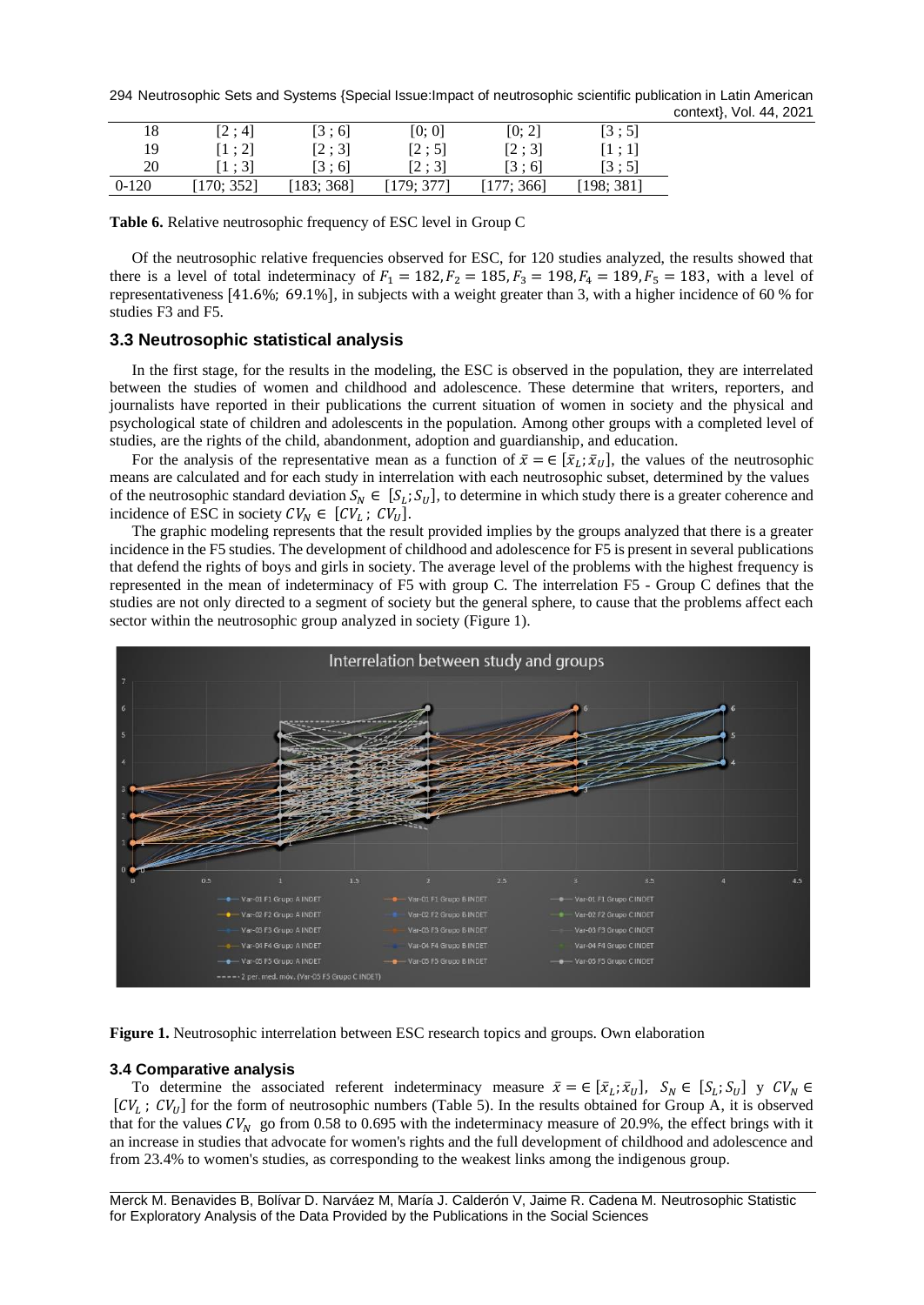Neutrosophic Sets and Systems {Special Issue:Impact of neutrosophic scientific publication in Latin American 295 context}, Vol. 44, 2021

| <b>Factors</b>                                       | $\overline{x}_N$                        | YN                                      | <b>CVN</b>                              |
|------------------------------------------------------|-----------------------------------------|-----------------------------------------|-----------------------------------------|
| <i>Modifications of</i><br>rules and regulations     | $2,208 + 3,192$ I; I $\in$<br>[0; 30.8] | $1.28 + 2.523$ I; I $\in$<br>[0; 49.3]  | $0.58 + 0.79$ I;I $\in$<br>[0; 26.6]    |
| Studies against<br>discrimination                    | $2.1 + 3.117$ I; I $\in$<br>[0; 32.6]   | $1,268 + 2,507$ I; I $\in$<br>[0; 49.4] | $0.604 + 0.804$ I; I $\in$<br>[0; 24.9] |
| Criminal<br>proceedings against<br>crimes in society | $1,875 + 2,892$ I; I $\in$<br>[0; 35.2] | $1,304 + 2,624$ I; I $\in$<br>[0; 50.3] | $0.695 + 0.907$ I; I $\in$<br>[0; 24.2] |
| <i>Women's studies</i>                               | $2,042 + 2.95$ I; I $\in$<br>[0; 30.8]  | $1,234 + 2,351$ I; I $\in$<br>[0; 47.5] | $0.695 + 0.907$ I; I $\in$<br>[0; 23.4] |
| Childhood and                                        | $2,108 + 3,192$ I; I $\in$              | $1,407 + 2.69$ I; I $\in$               | $0.667 + 0.843$ I; I $\in$              |
| <i>adolescent studies</i>                            | [0; 34.0]                               | [0; 47.7]                               | [0; 20.9]                               |

**Table 7**. Neutrosophic forms with indeterminacy measure for Group A

In the results of Group B, it is observed that for the values  $CV_N$  go from 0.082  $CV_N$  to 0.087 with the indeterminacy measure of 83% and 83.3%. It shows a strong interrelation between the studies aimed at the fight against femicide and child labor in childhood and adolescence. Group B characterized by mestizo people, suffers the harmful effects of society. A complicated stage where the burden of the family falls on single women. It is noteworthy that this group is discriminated against, issues that are addressed in social research (table 6).

| <b>Factors</b>                                       | $\overline{x}_N$                        | YN                                      | <b>CVN</b>                              |
|------------------------------------------------------|-----------------------------------------|-----------------------------------------|-----------------------------------------|
| Modifications of rules                               | $1,517 + 3,492$ I; I $\in$              | $0.125 + 1.978$ I; I $\in$              | $0.082 + 0.566$ I; I $\in$              |
| and regulations                                      | [0; 56.6]                               | [0; 93.7]                               | [0; 85.5]                               |
| Studies against                                      | $1.5 + 3,583$ I; I $\in$                | $0.125 + 1.937$ I; I $\in$              | $0.083 + 0.541$ I; I $\in$              |
| discrimination                                       | [0; 58.1]                               | [0; 93.5]                               | [0; 84.7]                               |
| Criminal proceedings<br>against crimes in<br>society | $1.45 + 3.433$ I; I $\in$<br>[0:57.8]   | $0.126 + 1.843$ I; I $\in$<br>[0; 93.2] | $0.087 + 0.537$ I; I $\in$<br>[0; 83.8] |
| <i>Women's studies</i>                               | $1,492 + 3,783$ I; I $\in$<br>[0; 60.6] | $0.125 + 1.868$ I; I $\in$<br>[0; 93.3] | $0.084 + 0.494$ I; I $\in$<br>[0; 83.0] |
| Childhood and                                        | $1,492 + 3,558$ I; I $\in$              | $0.125 + 1.792$ I; I $\in$              | $0.084 + 0.504$ I; I $\in$              |
| <i>adolescent studies</i>                            | [0; 58.1]                               | [0; 93.0]                               | [0; 83.3]                               |

**Table 8.** Neutrosophic forms with indeterminacy measure for Group B

In the results obtained from Group C, it is observed that for the values  $CV_N$  go from 0.465 to 0.568 with the indeterminacy measure of 26.3% and 27.9%. It shows a strong interrelation between studies directed at women and children and adolescents. Group C is characterized by people throughout the neutrosophic group that studies the problems of society. Changes in the development of society are characterized by problems that negatively affect the weakest links in society. Women and children and adolescents are present in more than 80% of the investigations with existing levels of indeterminacy in the reference topic (table 7).

| <b>Factors</b>                            | $x_{N}$                                    | YN                                         | <b>CVN</b>                                 |
|-------------------------------------------|--------------------------------------------|--------------------------------------------|--------------------------------------------|
| Modifications of<br>rules and regulations | $1,417 + 2,933$ I;I $\in$<br>[0; 51.7]     | $0.805 + 2.354$ I; I $\in$<br>[0; 65.8]    | $0.568 + 0.803$ I; I $\in$<br>[0; 29.3]    |
| Studies against                           | $1,525 + 3,067$ I;I $\in$                  | $0.819 + 2.536$ I; I $\in$                 | $0.537 + 0.827$ I; I $\in$                 |
| discrimination<br>Criminal                | [0; 50.3]                                  | [0; 67.7]                                  | [0; 35.1]                                  |
| proceedings against<br>crimes in society  | $1,492 + 3,142$ I; I $\in$<br>[0; 0; 52.5] | $0.832 + 2.378$ I; I $\in$<br>[0; 0; 65.0] | $0.558 + 0.757$ I; I $\in$<br>[0; 0; 26.3] |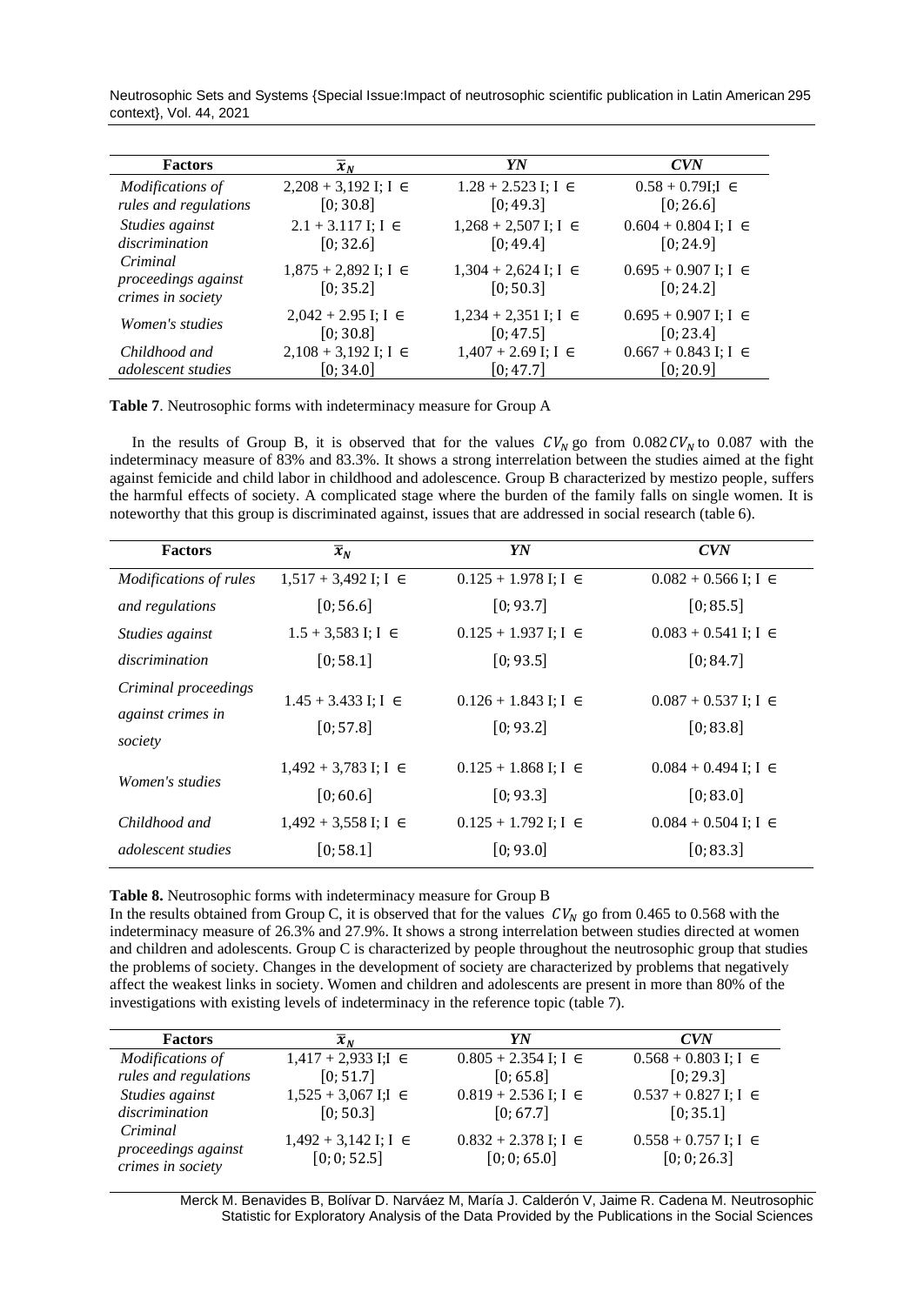296 Neutrosophic Sets and Systems {Special Issue:Impact of neutrosophic scientific publication in Latin American

|                        |                           |                            | context}, Vol. 44, 2021    |
|------------------------|---------------------------|----------------------------|----------------------------|
| <i>Women's studies</i> | $1.475 + 3.05$ I; I $\in$ | $0.795 + 2.34$ I; I $\in$  | $0.539 + 0.767$ I; I $\in$ |
|                        | [0; 51.6]                 | [0, 66.0]                  | [0; 29.7]                  |
| Childhood and          | $1.65 + 3.175$ I; I $\in$ | $0.767 + 2.049$ I; I $\in$ | $0.465 + 0.645$ I; I $\in$ |
| adolescent studies     | [0; 48.0]                 | [0; 62.6]                  | [0:27.9]                   |

**Table 9.** Neutrosophic forms with a measure of indeterminacy for Group C

## **Conclusions**

- Currently, authors, reporters, researchers, and journalists have debated in their publications the issues that have generated controversy in society. Several are in favor of the rights of children and adolescents, the rights of women, and ethnic groups regarding indigenous people and mestizos. On the other hand, other publications refer to the fight of women against domestic violence and the abandonment of children and adolescents.
- The exploratory analysis of data carried out through the information obtained and the modeling of the neutrosophic statistics have shown that the subsets A, B, C show a lower value of CV in the Studies on women and childhood and adolescence. Furthermore, the modeling determined that studies, in general, are more related to defending the rights of women, especially and with a higher level of growth in publications in favor of children and adolescents.
- Neutrosophic statistics and exploratory analysis determined the neutrosophic components of the analyzed variable. Each alternative responds to each neutrosophic subset or subgroup in the neutrosophic group that represents society. Therefore, it is required to determine the possible variables that influence a certain degree of indeterminacy in the subgroups studied. As a result, we can see that the culture of good living and the right to all citizens emerges from the laws' modifications and those people who in their publications defend and record the facts and current situation in each era. The increase in publications about childhood and adolescence shows a reflection of current problems in the world.

#### **References**

- <span id="page-7-0"></span>[1] Asamblea.Nacional.Constituyente, "Constitución de la República del Ecuador," C. d. E. y. Publicaciones, Ed., ed. Montecristi, 2008.
- <span id="page-7-1"></span>[2] G. ROZENWURCEL, *Compras Públicas en América Latina y el Caribe ¿Internacionalizar o no internacionalizar? ¿Quién, cómo,cuándo?"*. Buenos Aires: OMC FLACSO, 2012.
- <span id="page-7-2"></span>[3] *Ley Orgánica del Sistema Nacional de Contratación Pública,* A. N. Constituyente, 2008.
- <span id="page-7-3"></span>[4] OMC. (2020). *Organización Mundial del Comercio. Obtenido de Contratación pública.* Available: http://www.wto.org/spanish/tratop\_s/gproc\_s/gproc\_s.htm
- <span id="page-7-4"></span>[5] GONZALEZ-PEREZ, Maria Alejandra, et al. COVID-19, sustainable development challenges of Latin America and the Caribbean, and the potential engines for an SDGs-based recovery. Management Research: Journal of the Iberoamerican Academy of Management, 2021.
- <span id="page-7-5"></span>[6] OIT, "Aplicación del convenio sobre pueblos indígenas y tribales núm. 169 de la OIT Hacia un futuro inclusivo, sostenible y justo," ed: OIT, 2019.
- <span id="page-7-6"></span>[7] P. Hernández Saragoza, J. R. Valdez Lazalde, A. Aldrete, & , and T. Martínez Trinidad, "Evaluación multicriterio y multiobjetivo para optimizar la selección de áreas para establecer plantaciones forestales. Madera y bosques, 25(2). doi," vol. 10.21829/myb.2019.2521819, 2019.
- <span id="page-7-7"></span>[8] OIT. (2014). *Convenio Núm. 169 de la OIT sobre Pueblos Indígenas y Tribales Declaración de las Naciones Unidas sobre los Derechos de los Pueblos Indígenas. Organización Internacional del Trabajo*. Available: https://bit.ly/2XN0y19
- <span id="page-7-8"></span>[9] CIDH. (2020). *La CIDH alerta sobre la especial vulnerabilidad de los pueblos indígenas frente a la pandemia de COVID-19 y llama a los Estados a tomar medidas específicas y acordes con su cultura y respeto a sus territorios. CIDH*. Available: https://bit.ly/3jOXY3q
- <span id="page-7-9"></span>[10] P. Ulin, *Investigación Aplicada En Salud Pública. Family Health Internacional*. Washington: Family Health Internacional 2006.
- <span id="page-7-10"></span>[11] B. NEWS. (2020). *Coronavirus en Ecuador: así hacen frente al coronavirus los indígenas de la Amazonía (y cómo se preparan para una postpandemia de hambre, desempleo y trueque*. Available: https://www.bbc.com/mundo/noticias-america-latina-52781113
- <span id="page-7-11"></span>[12] RELIEFWEB. (2020). *Pueblos indígenas y COVID-19 en América Latina: Un enfoque humanitario (Septiembre de 2020)*. Available: https://reliefweb.int/report/bolivia-plurinational-state/pueblos-ind-genas-y-covid-19-en-am-ricalatina-un-enfoque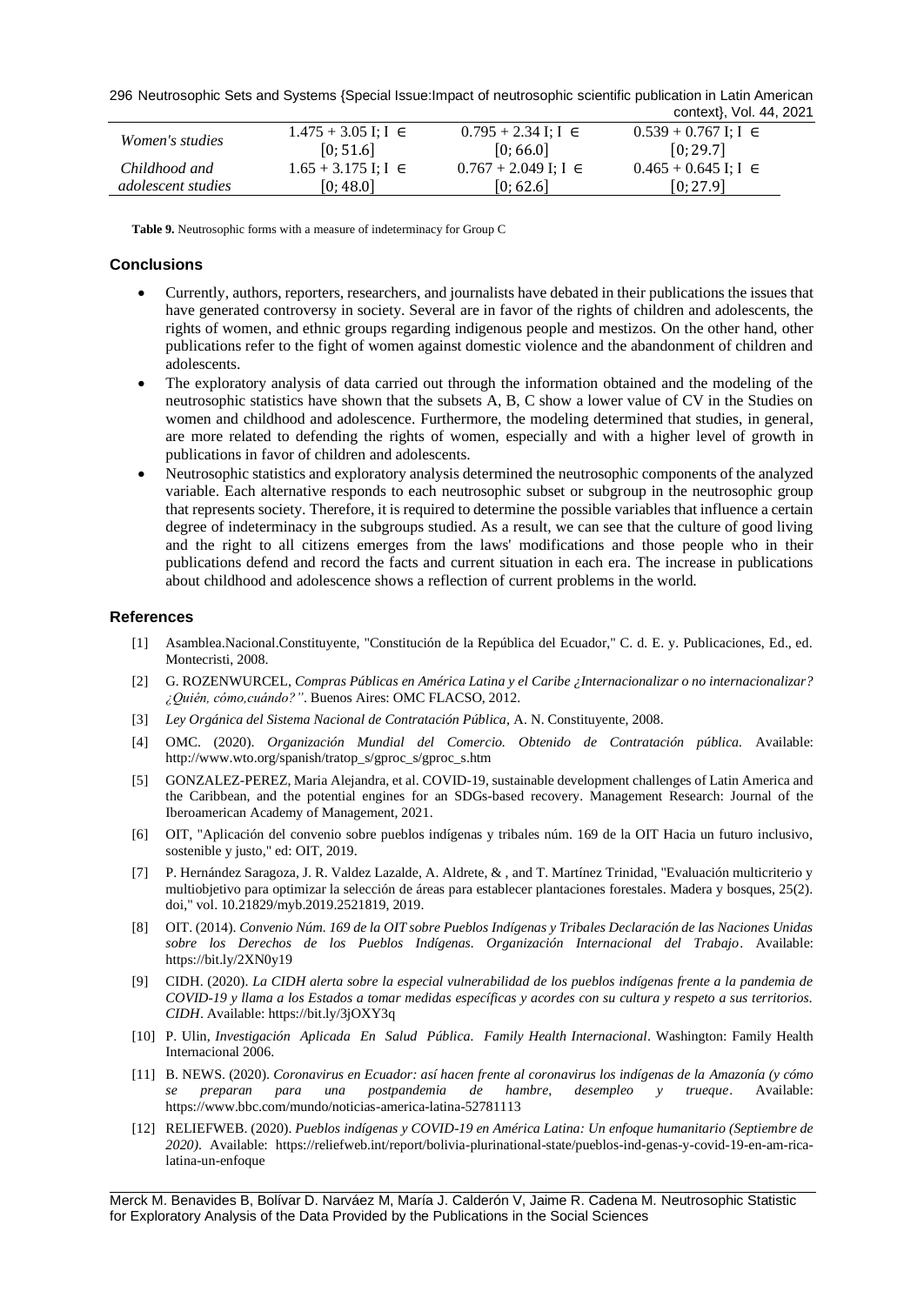Neutrosophic Sets and Systems {Special Issue:Impact of neutrosophic scientific publication in Latin American 297 context}, Vol. 44, 2021

- <span id="page-8-0"></span>[13] CEDH. (2020). *Impacto y situación de la población indígena latinoamericana ante el Covid-19*. Available: https://www.latinamerica.undp.org/content/rblac/es/home/blog/2020/impacto-y-situacion-de-la-poblacion-indigenalatinoamericana-ant.html
- <span id="page-8-1"></span>[14] R. D. S. Calderón, "Efectos del delito de femicidio en las víctimas indirectas dentro de los miembros del núcleo familiar," Facultad de Jurisprudencia, Universidad Regional Autónoma de los Andes UNIANDES, Santo Domingo, Ecuador, 2019.
- <span id="page-8-2"></span>[15] J. Suco, *El Femicidio en el Ecuador*. Guayaquil-Ecuador: Universidad Laica Vicente Rocafuerte de Guayaquil, 2015- 2016.
- [16] MENJÍVAR, Cecilia; WALSH, Shannon Drysdale. The Architecture of Feminicide. Latin American Research Review, 2017, vol. 52, no 2, p. 221-240.
- [17] J. E. Ricardo, V. M. V. Rosado, J. P. Fernández, and S. M. Martínez, "Importancia de la investigación jurídica para la formación de los profesionales del Derecho en Ecuador," *Dilemas Contemporáneos: Educación, Política y Valores,* 2020.
- <span id="page-8-3"></span>[18] G. A.-J. D. Cesano, *El Delito de Femicidio*. Montevideo, Buenos Aires: IB de F, 2014.
- <span id="page-8-4"></span>[19] D. H. Cáliz, *Teoría y Práctica del Femicidio en Ecuador*. Quito: Editorial Ecuador, 2018.
- <span id="page-8-5"></span>[20] R. L. Figueroa, *2500 Preguntas y Respuestas a la Constitución*. Quito: Jurídica EL FORUM, 2012.
- <span id="page-8-6"></span>[21] E. A. Gómez, *Manual de Derecho Penal Ecuatoriano* vol. PARTE ESPECIAL TOMO I. Quito: Ediciones Legales, 2018.
- <span id="page-8-7"></span>[22] J. Machado. (2019). *PRIMICIAS*. Available: htt://primicias.ec/noticias/sociedad/niños-femicidios-huerfanosvictimas
- <span id="page-8-8"></span>[23] D. ECUADOR. (2016). *MENORES EN ABANDONO*. Available: https://www.derechoecuador.com/menores-enabandono
- <span id="page-8-9"></span>[24] *Código Orgánico Integral Penal,* Artículo 153, 2014.
- <span id="page-8-10"></span>[25] *Código Orgánico de la Niñez y Adolescencia,* E. Legales, 2017.
- [26] J. E. Ricardo, Á. B. M. Vásquez, R. A. A. Herrera, A. E. V. Álvarez, J. I. E. Jara, and N. B. Hernández, "Management System of Higher Education in Ecuador. Impact on the Learning Process," *Dilemas Contemporáneos: Educación, Política y Valore,* 2018.
- [27] J. E. Ricardo, M. I. M. Villalva, Z. A. O. Padilla, and L. A. C. Hurtado, "Filosofía de la comunicación, complemento necesario en el aprendizaje de las Ciencias Sociales," *Magazine de las Ciencias: Revista de Investigación e Innovación,* vol. 3, pp. 39-52, 2018.
- <span id="page-8-11"></span>[28] S. H. S. Al-Subhi, I. Pérez Pupo, R. García Vacacela, P. Y. Piñero Pérez, and M. Y. Leyva Vázquez, "A New Neutrosophic Cognitive Map with Neutrosophic Sets on Connections, Application in Project Management. ," *Neutrosophic Sets and Systems,* vol. 22. , pp. 63-75, 2018.
- [29] G. Á. Gómez, J. V. Moya, and J. E. Ricardo, "Method to measure the formation of pedagogical skills through neutrosophic numbers of unique value," *Revista Asociación Latinoamericana de Ciencias Neutrosóficas. ISSN 2574- 1101,* vol. 11, pp. 41-48, 2020.
- [30] A. Abdel-Monem and A. Abdel Gawad, "A hybrid Model Using MCDM Methods and Bipolar Neutrosophic Sets for Select Optimal Wind Turbine: Case Study in Egypt," *Neutrosophic Sets and Systems,* vol. 42, pp. 1-27, 2021.
- [31] P. E. D. P. Franco, A. J. P. Palacio, and I. A. C. Piza, "Neutrosophic Hypothesis to validate a Reform Project to Article 87 of the General Organic Code of Processes of Ecuador," *Neutrosophic Sets and Systems,* vol. 37, pp. 316- 322, 2020.
- [32] G. A. Gómez, J. F. G. García, S. D. Á. Gómez, and F. Smarandache, "Neutrosophic Sociogram for Group Analysis," *Neutrosophic Sets and Systems,* vol. 37, pp. 417-427, 2020.
- [33] P. A. Mena Silva, A. Romero Fernández, and L. A. Granda Macías, "Neutrosophic Statistics to Analyze Prevalence of Dental Fluorosis," *Neutrosophic Sets and Systems,* vol. 37, pp. 160-168, 2020.
- [34] A. S. Molina, W. A. C. Calle, and J. D. B. Remache, "The application of Microsoft Solution Framework Software Testing using Neutrosophic Numbers," *Neutrosophic Sets and Systems,* vol. 37, pp. 267-276, 2020.
- <span id="page-8-12"></span>[35] F. Smarandache, *An introduction to the Neutrosophic probability applied in quantum physics*: Infinite Study, 2000.
- <span id="page-8-13"></span>[36] W. B. Vasantha, I. Kandasamy, and F. Smarandache, "Algebraic Structure of Neutrosophic Duplets in Neutrosophic Rings < Z U I>,< Q U I> and < R U I.> " *Neutrosophic Sets and Systems,* vol. 23, pp. 85-95, 2018.
- <span id="page-8-14"></span>[37] E. J. H. Antepara, *Competencies Interdepencies Analysis based on Neutrosophic Cognitive Mapping*: Neutrosophic Sets and Systems, 2017.
- <span id="page-8-15"></span>[38] Kumar, Megha, Kanika Bhutani, and Swati Aggarwal. "Hybrid model for medical diagnosis using Neutrosophic Cognitive Maps with Genetic Algorithms." 2015 IEEE International Conference on Fuzzy Systems (FUZZ-IEEE). IEEE, 2015.